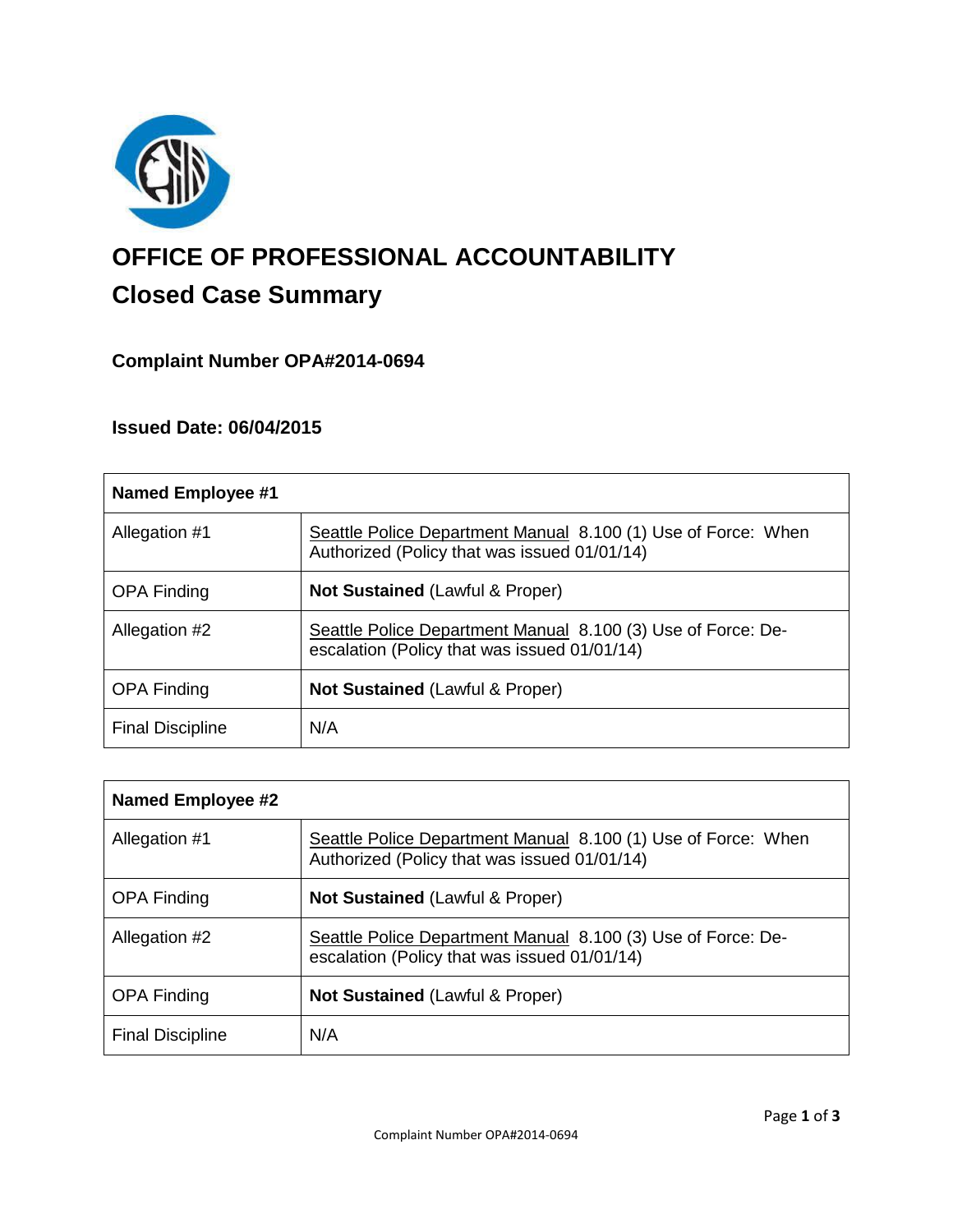## **INCIDENT SYNOPSIS**

The named employees responded to a call requesting a welfare check on the complainant by her social worker. The social worker was concerned that the complainant was not taking care of herself and asked the police to accompany her to check on the complainant's welfare. The complainant appeared to be disheveled and possibly to be experiencing a mental health crisis. The complainant put her hand out to push one of the named employees out of her door. The named employees entered her apartment and placed her into handcuffs. The complainant consented to be taken to the hospital voluntarily.

## **COMPLAINT**

The complainant alleged the named employees unlawfully entered her apartment and used unreasonable force to handcuff her, causing pain and injury. She believes that the officers should have used de-escalation tactics and that she had been transported to the hospital based on lies from her social worker.

## **INVESTIGATION**

The OPA investigation included the following actions:

- 1. Review of the complaint phone call
- 2. Interview of complainant
- 3. Review of In-Car Video
- 4. Search for and review of all relevant records and other evidence
- 5. Interviews of SPD employees

## **ANALYSIS AND CONCLUSION**

An officer shall use only the force reasonable, necessary, and proportionate to effectively bring an incident or person under control, while protecting the lives of the officer or others. The force used by the named officers was reasonable and proportionate in order to place the complainant into handcuffs. The evidence suggests that the extreme force described by the complainant did not occur and that the complainant went to the hospital willingly. The named employees were shown to have been patient and persistent in their efforts to determine the welfare of a person in crisis. It would have been unreasonable to break contact with a person in crisis and it was ultimately the complainant that pushed one of the officers in the chest with her hand. The response was measured and reasonable based on the totality of circumstances faced by the named officers.